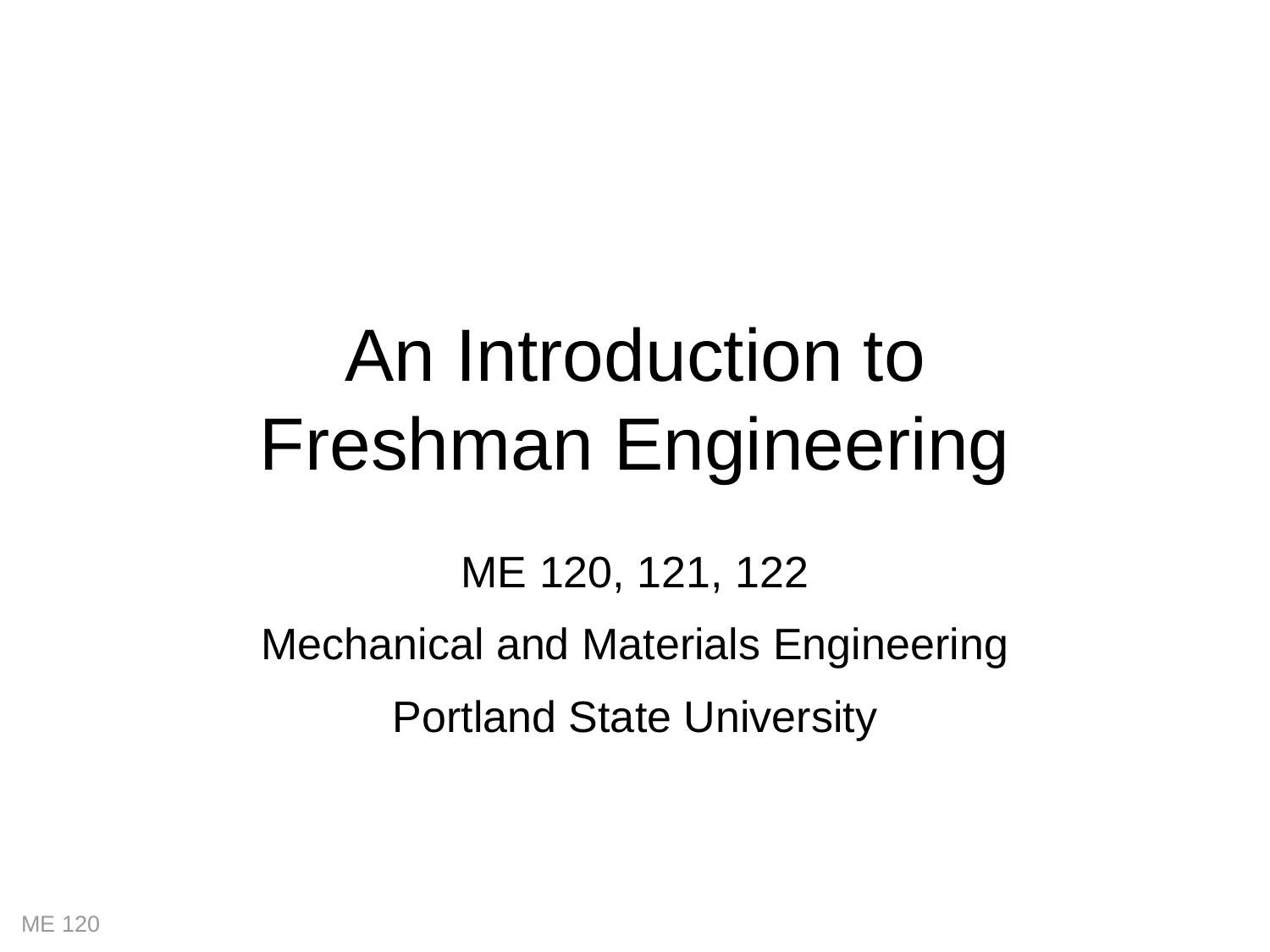# Broad Objectives (1)

### Learn skills for a successful engineering career

- ❖ Structured problem-solving
- ❖ Basic electronics
- ❖ Computer programming
- ❖ Analysis and plotting of data
- ❖ Use of engineering software tools
	- ‣ Excel
	- $\rightarrow$  MATI AR
	- ‣ Solidworks
- ❖ Fabrication tools and techniques
- ❖ Teamwork
- ❖ Design process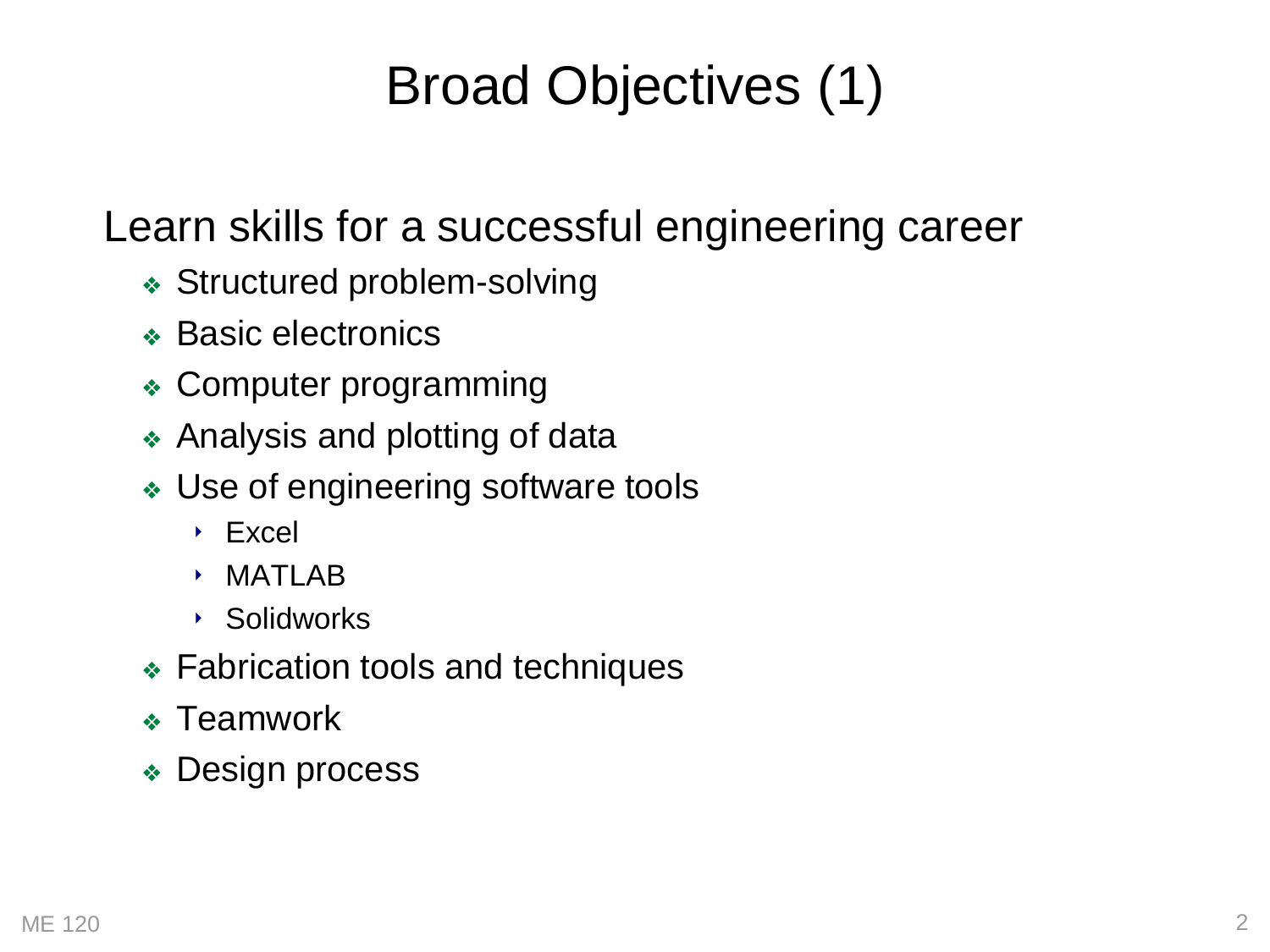# Broad Objectives (2)

### Learn attitude for a successful engineering career

- ❖ Rigor
	- ‣ Use correct mathematical techniques
	- ‣ Check your work
	- ‣ Confirm expectations with measurements
- ❖ Teamwork
- ❖ Resilience and self-reliance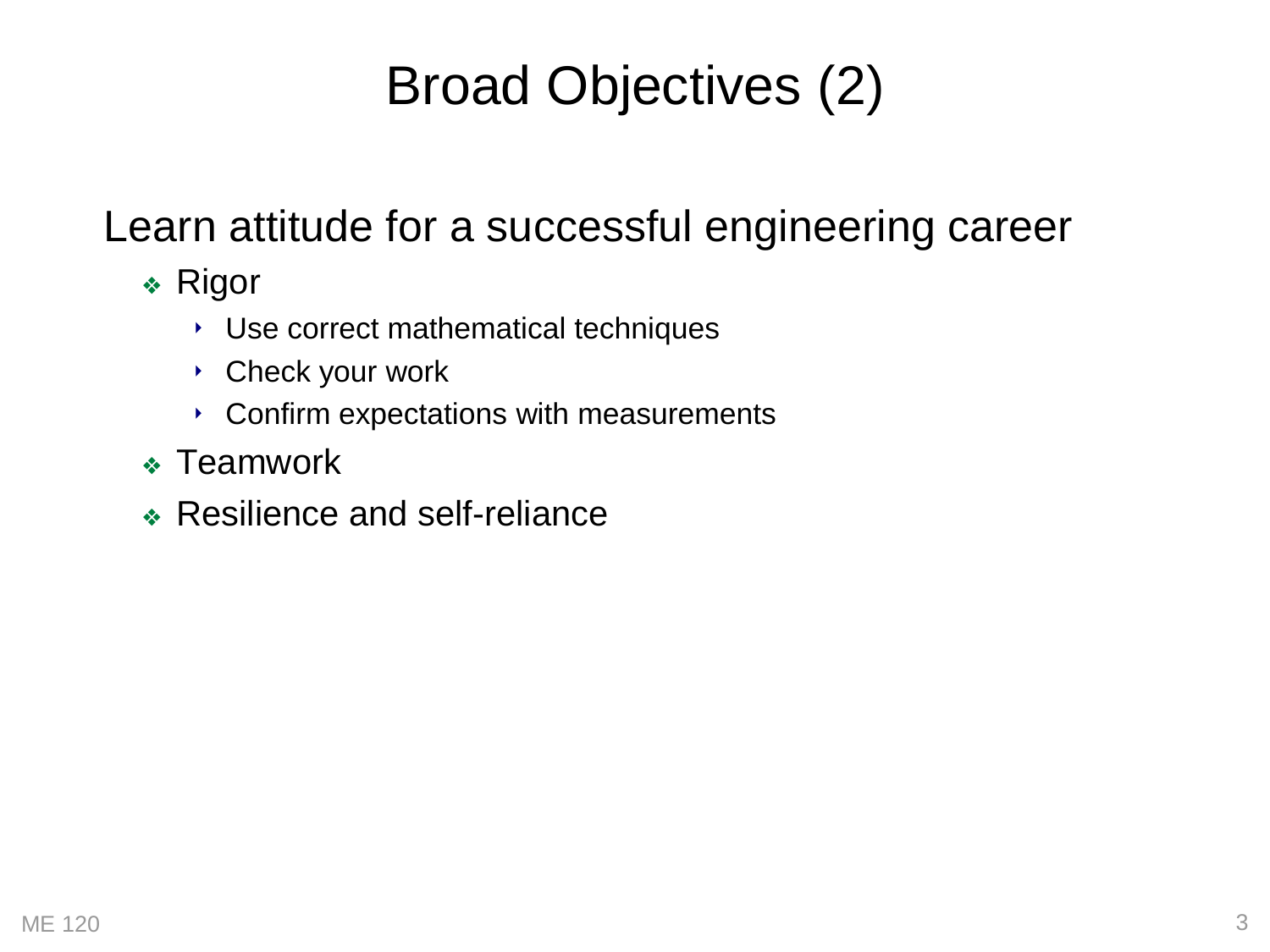# Broad Objectives (3)

Become acquainted with engineering practice

- ❖ What kinds of problems do Mechanical Engineers solve?
- ❖ What kinds of tools do Mechanical Engineers use?
- ❖ What is it like to design, build, test, and debug a physical device?
- ❖ How can I use microcontrollers to make "smart" devices?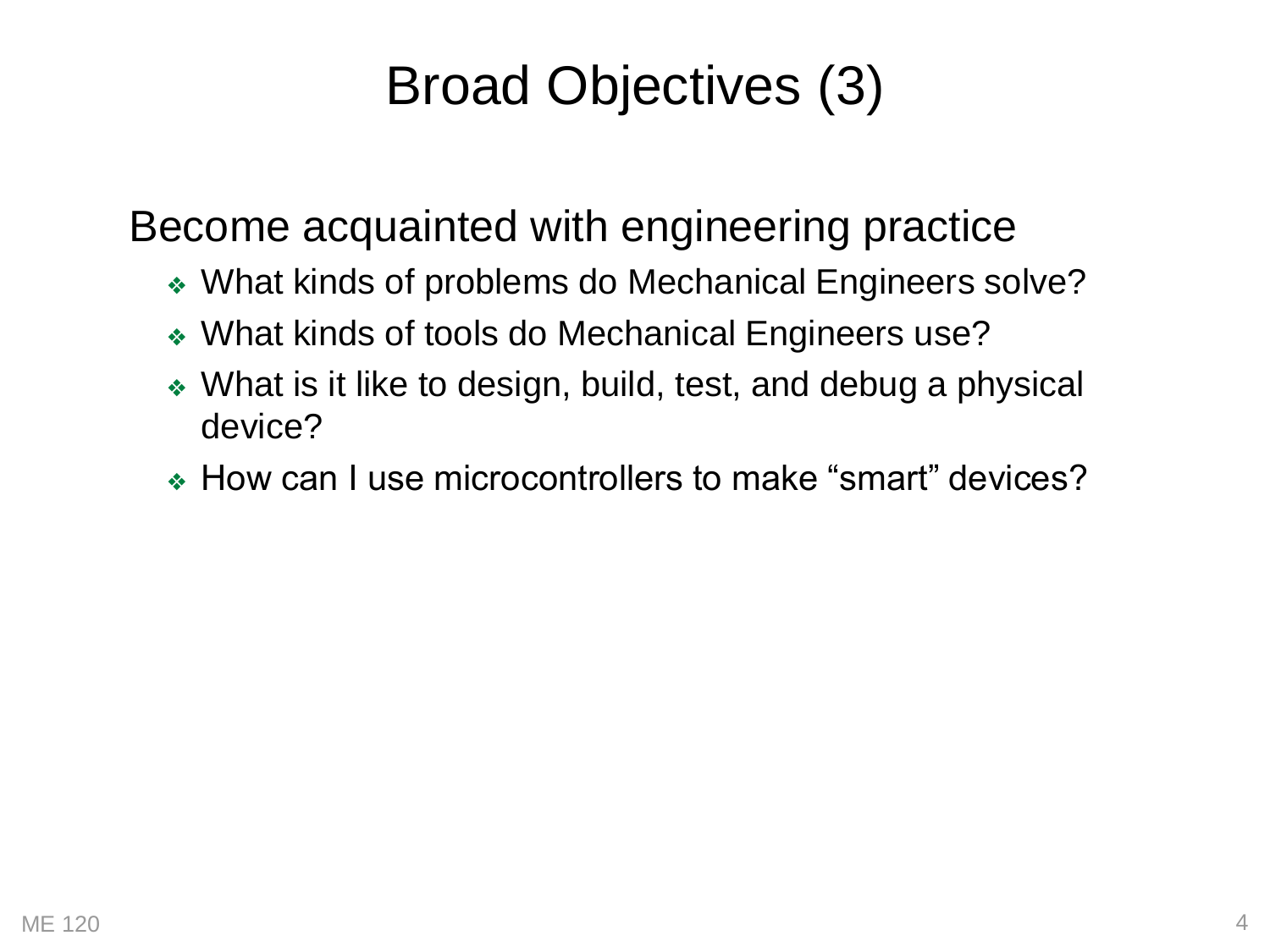# Teaching Philosophy

#### Hands-on and Project-based

- ❖ Motivate learning with problems that need to be solved
- ❖ Build confidence through experience with tangible objects
- ❖ Provide a common experience for all students

#### Fast-paced

- ❖ Practicing engineers have to balance competing demands
- ❖ Learn by doing, even if you can't "do" so well at first
- ❖ Build teamwork skills because teamwork is necessary for success on complicated projects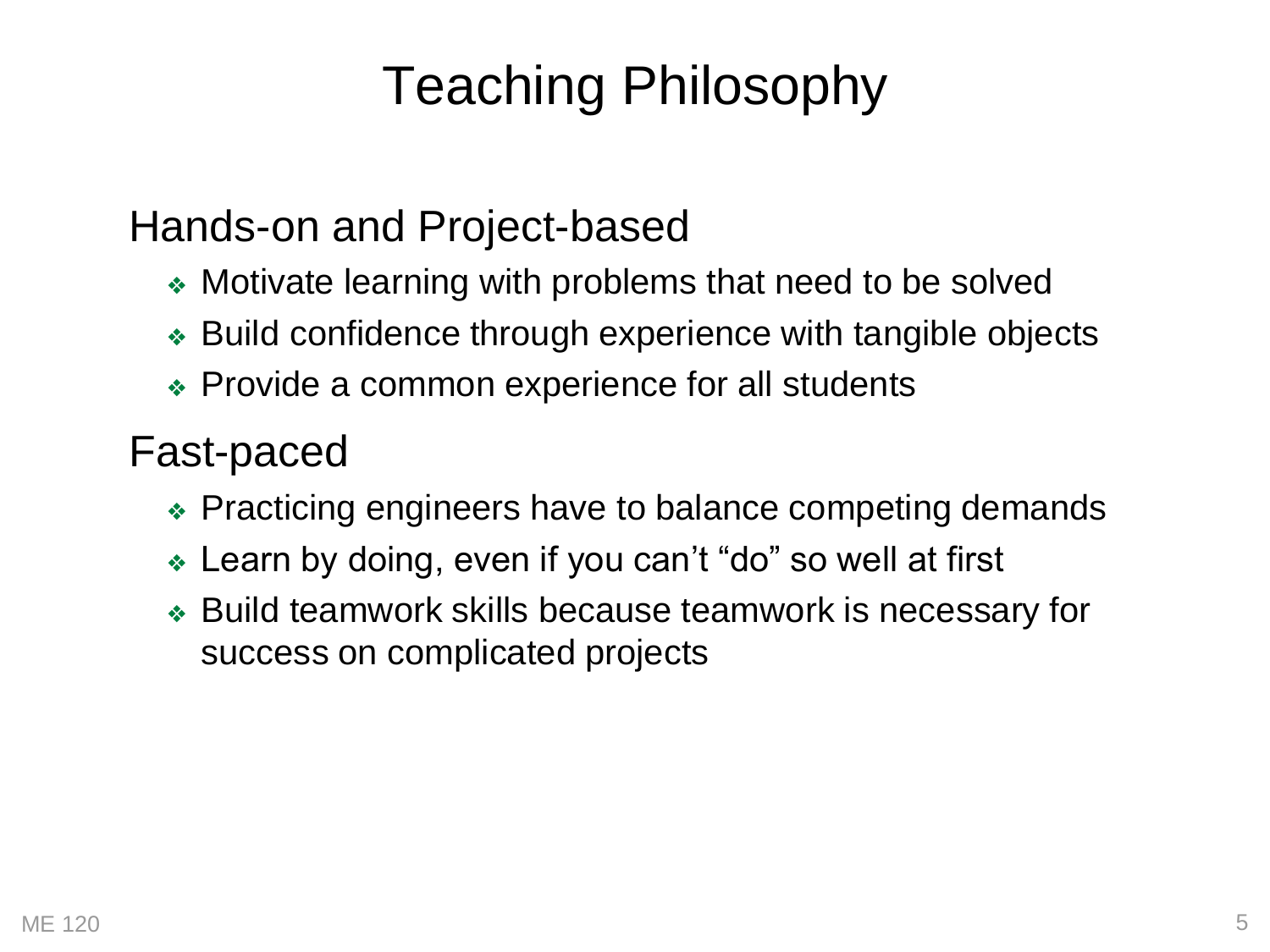# MME Freshman Engineering Sequence

#### Course sequence

- ❖ ME 120: Introduction to Engineering
- ❖ ME 121: Introduction to Systems and Controls
- ❖ ME 122: Introduction to Design

Courses build on each other. You can't skip into the middle of the sequence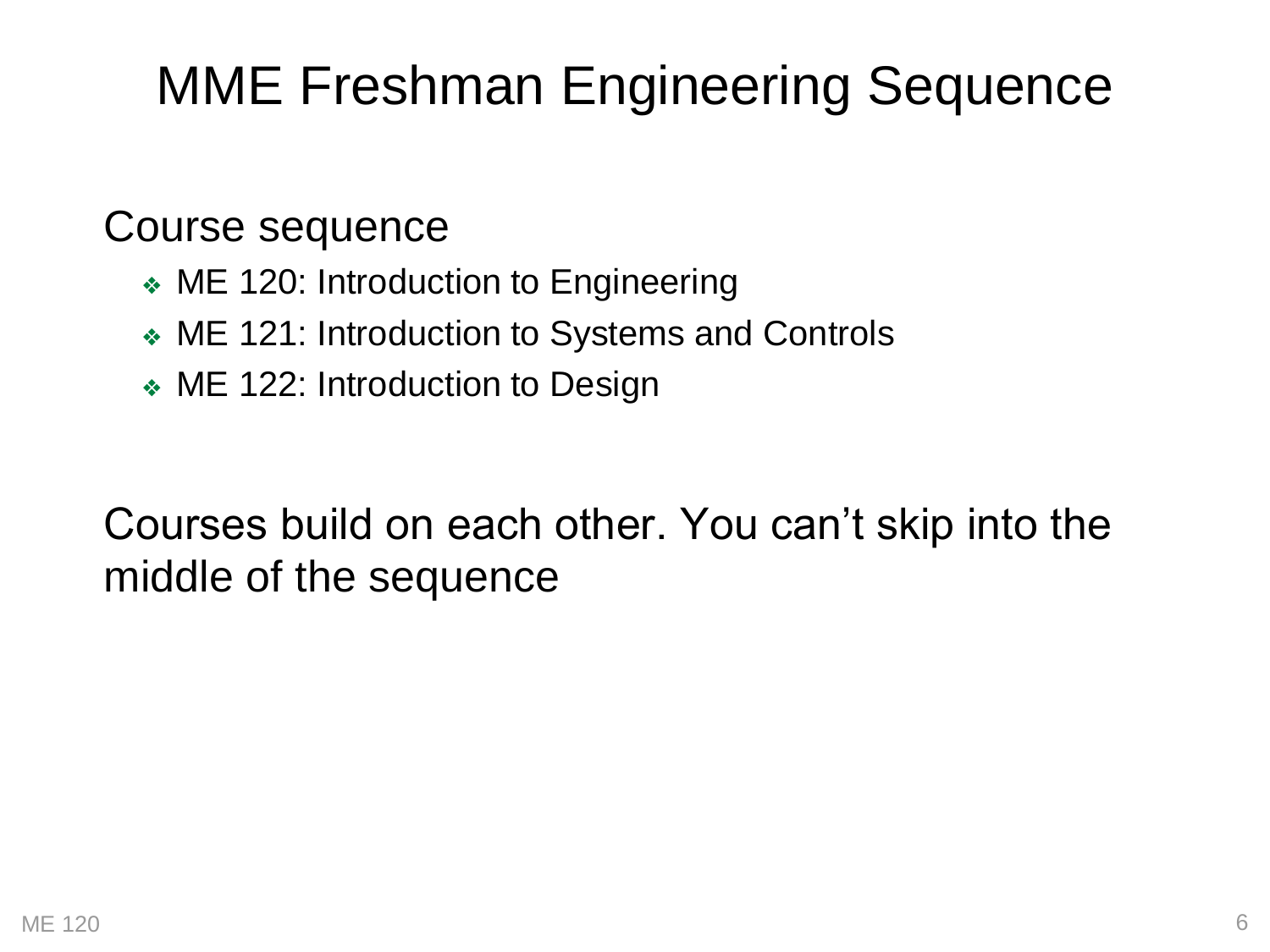# Equipment requirements

To complete this course sequence you will need to have

- ❖ Sparkfun Inventor's Kit (at the bookstore)
- ❖ A laptop
	- ‣ Run Arduino software
	- ‣ Run Excel
	- ‣ Watch course presentations and project instructions
- ❖ Hand tools
	- ‣ Digital multimeter
	- ‣ Caliper
	- ‣ Screw drivers
	- ‣ Side cutter and needle nose pliers
	- ‣ Utility knife
- ❖ Miscellaneous supplies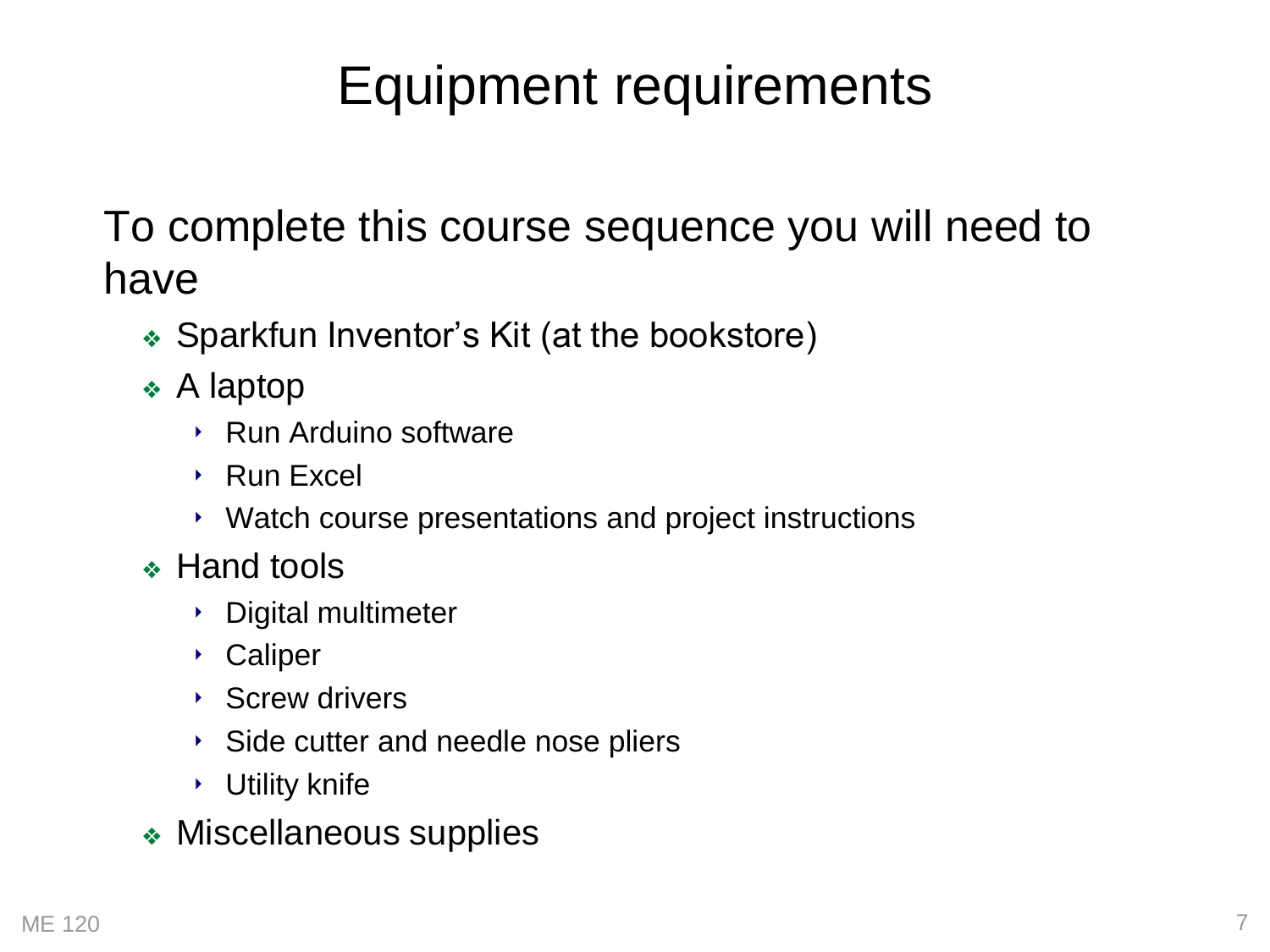# ME 120: Introduction to Engineering

### **Topics**

- ❖ Electrical Circuits
- ❖ Programming Arduino
- ❖ Mechanical Fabrication
	- ‣ Measuring parts with a caliper
	- ‣ Specifying part dimensions with 2D CAD drawings
	- ‣ Cutting acrylic parts with a laser cutter
	- ‣ Building 3D solid models of parts and assemblies
	- ‣ Using machine tools and hand tools to fabricate parts
	- $\rightarrow$  Printing 3D parts with a rapid prototyping machine
	- ‣ Hand assembly of devices
- ❖ Engineering analysis
	- ‣ Structured problem-solving and documentation
	- $\rightarrow$  Data analysis and plotting with Excel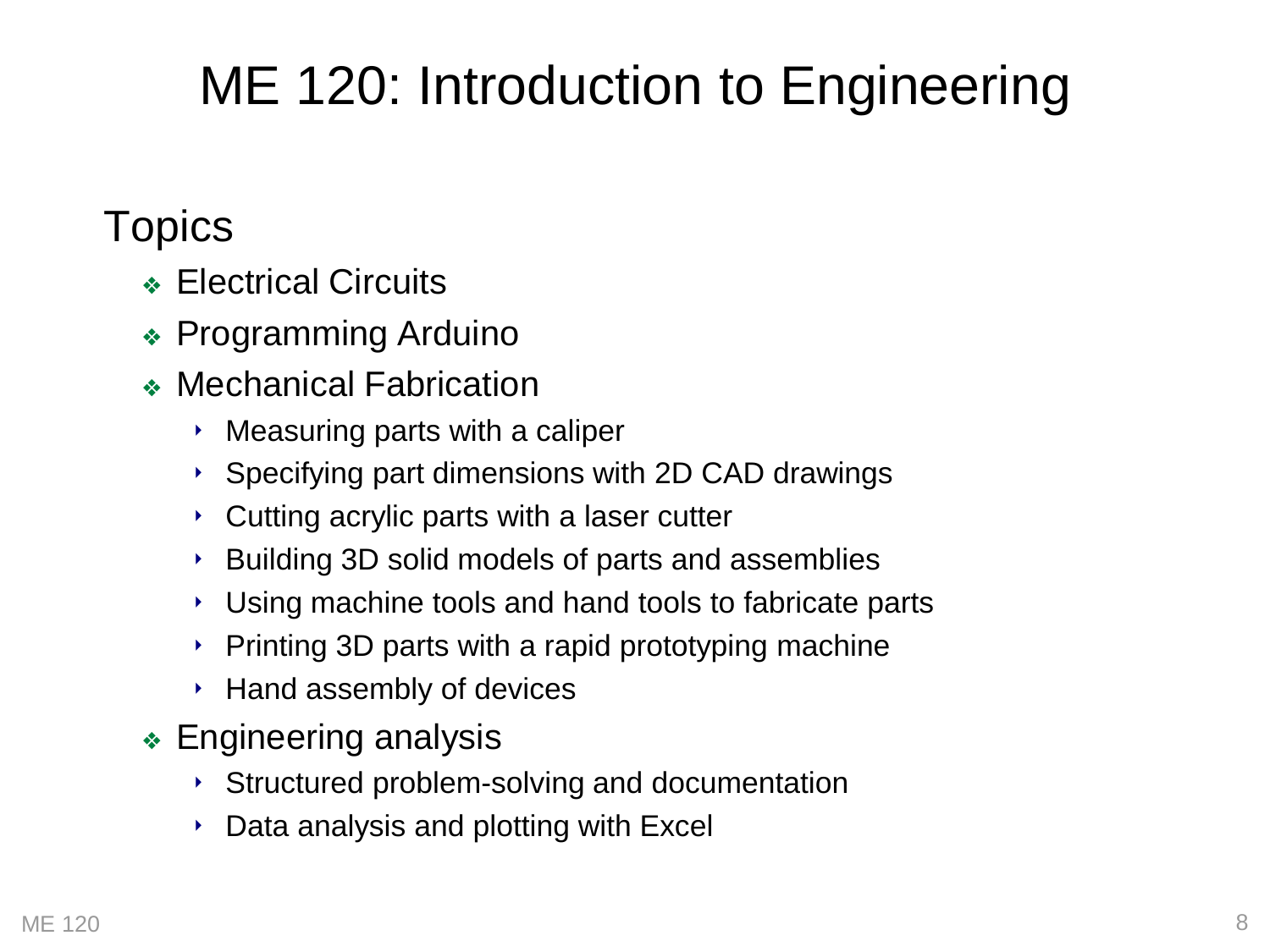# ME 120: Introduction to Engineering

### **Projects**

- ❖ Breathing LED
- ❖ Desktop Fan
- ❖ Water pump



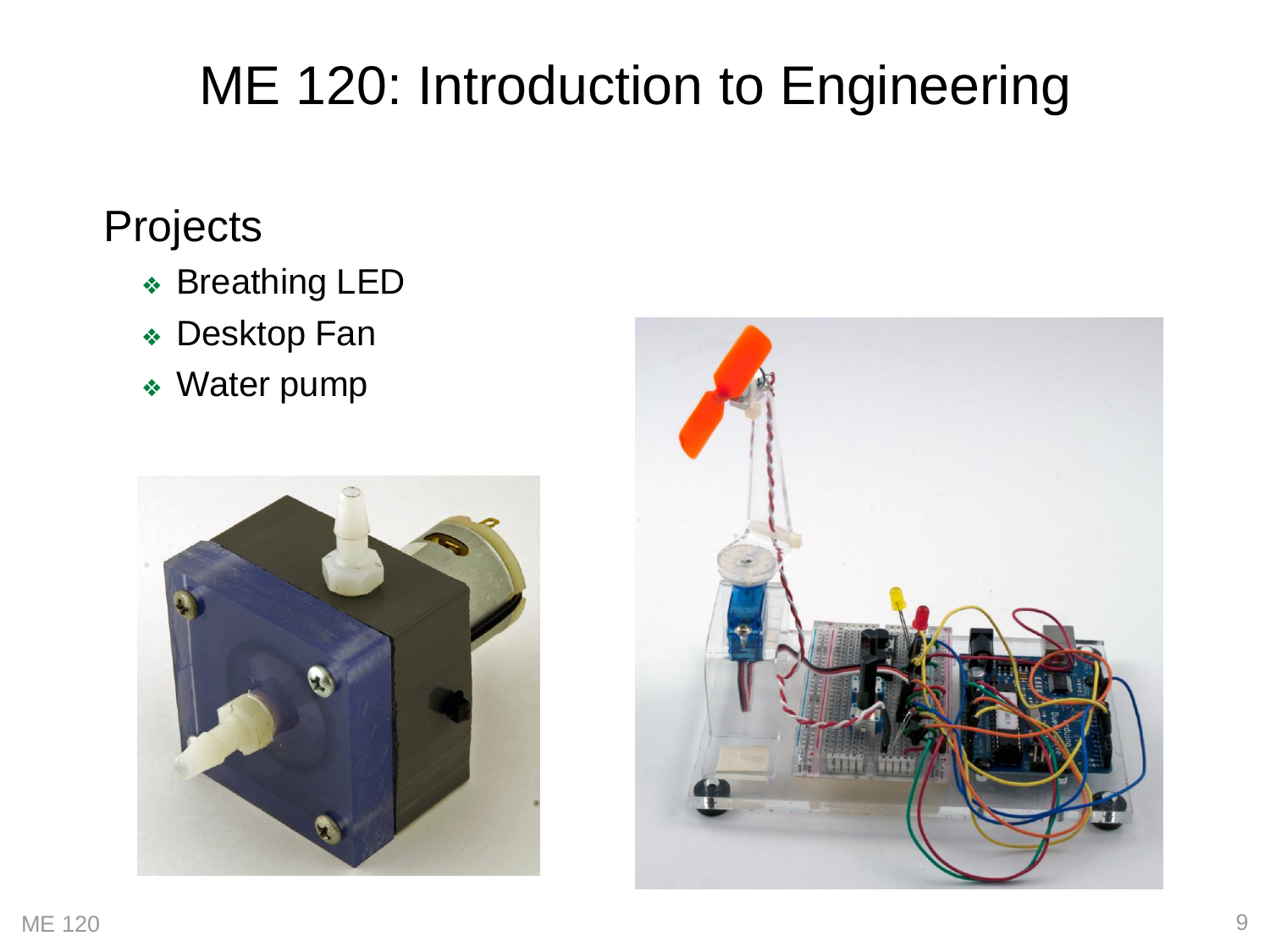# ME 121: Introduction to Systems & Controls

**Topics** 

- ❖ Electrical Circuits and electromechanical components
	- ‣ Transistors, relays & solenoids
- ❖ Programming Arduino
- ❖ Feedback control
- ❖ Data analysis
	- ‣ Excel and MATLAB
	- ‣ Elementary statistics
- ❖ Mechanical Fabrication
	- ‣ Building 3D solid models of parts and assemblies
	- ‣ Using machine tools and hand tools to fabricate parts
	- ‣ Hand assembly of devices
- ❖ Engineering analysis
	- ‣ Structured problem-solving and documentation
	- ‣ Data analysis and plotting with Excel and MATLAB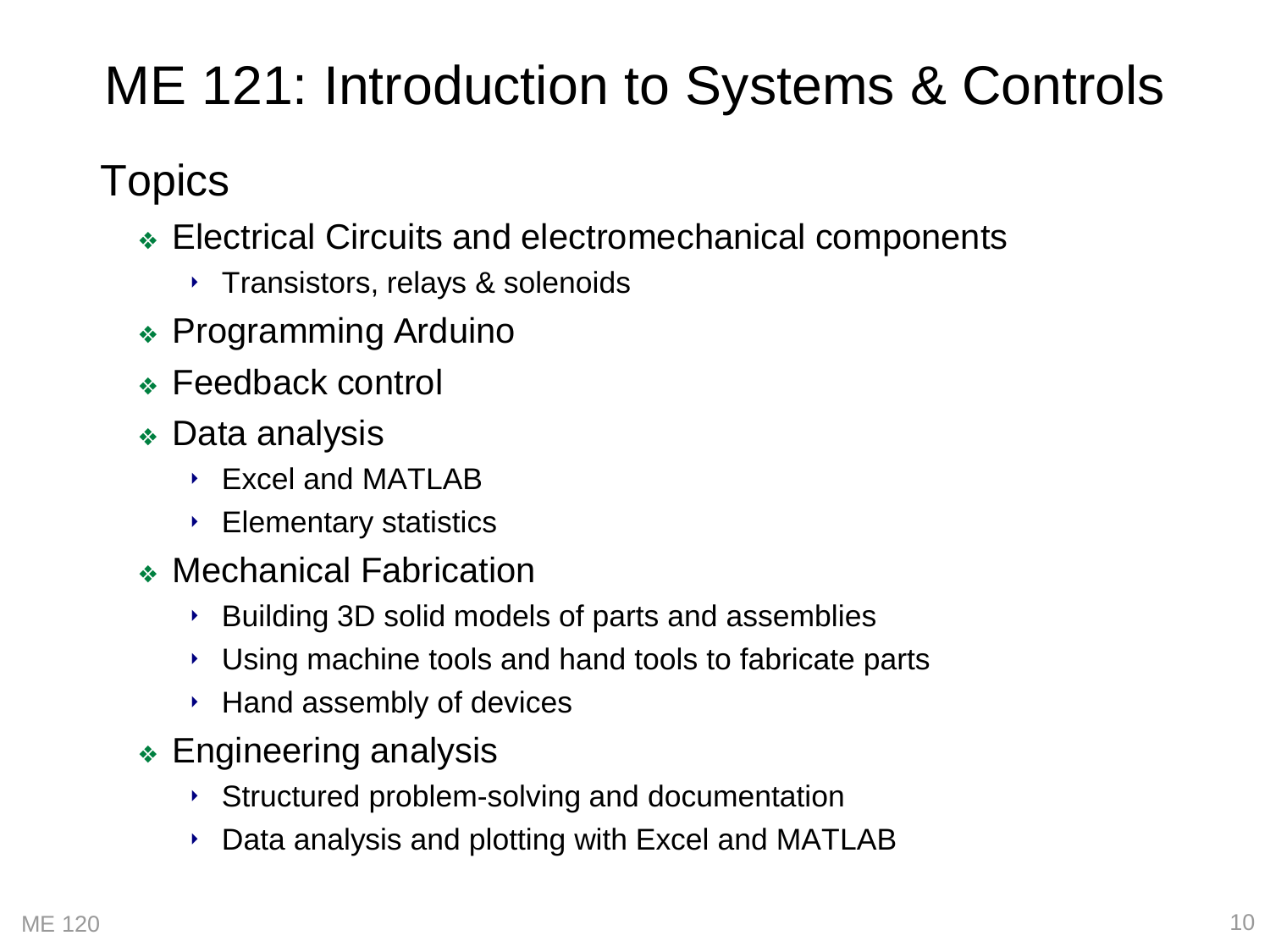# ME 121: Introduction to Systems & Controls

### Fish Tank Project

- ❖ Build a flow loop using the pump you made in ME 120
- ❖ Build and calibrate a salinity sensor
- ❖ Assemble the wiring harness for an LCD display panel
- ❖ Write an Arduino program to control salinity
- ❖ Create a waterproof temperature probe with a thermistor
- ❖ Create a simple electrical-resistance heater
- ❖ Write an Arduino program to control salinity and temperature

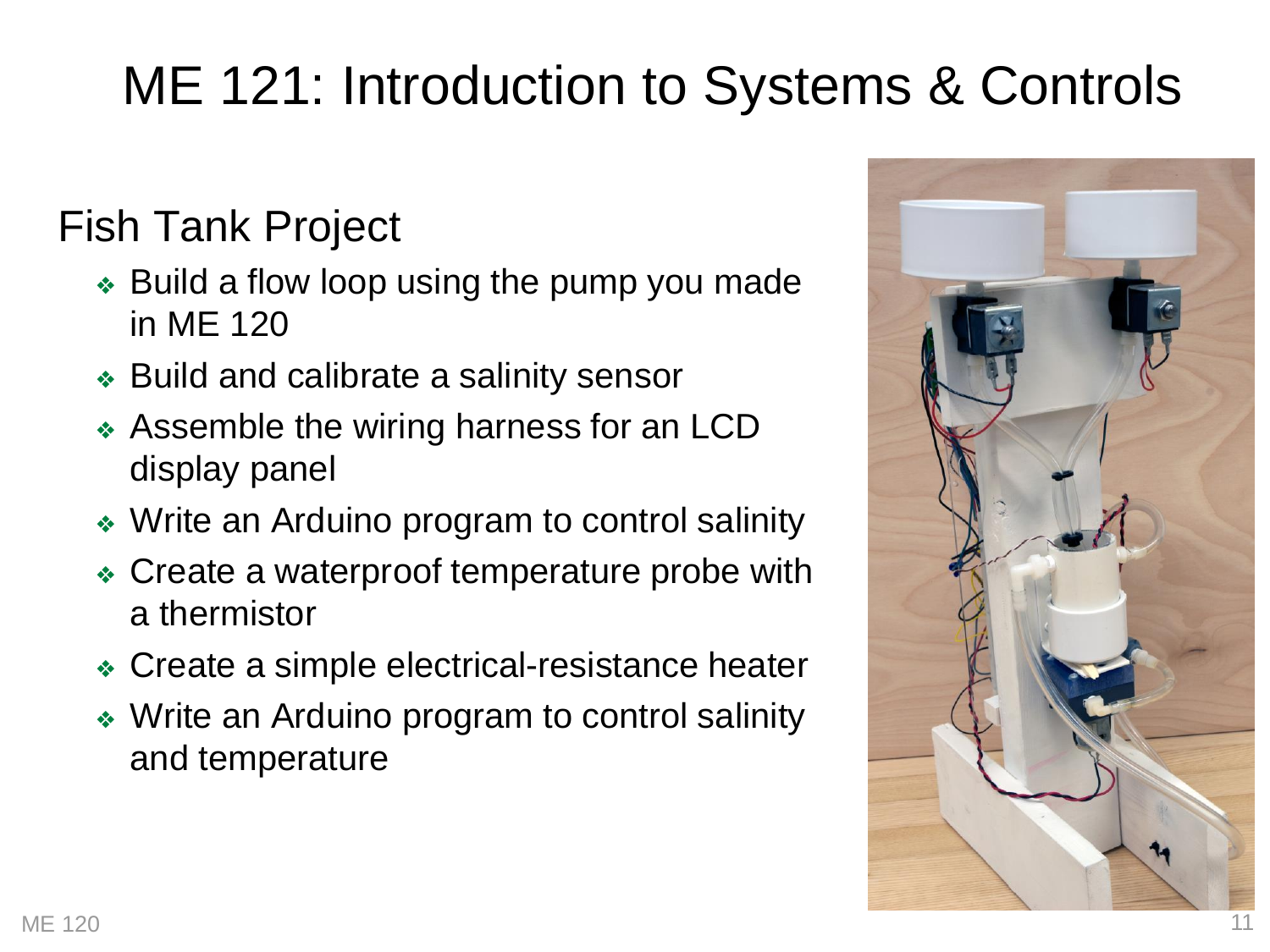# ME 122: Introduction to Design

### **Topics**

- ❖ Analytical models of mechanical components
	- ‣ Statics, dynamics and strength of materials
- ❖ Introduction to engineering economics
- ❖ Design process and methodology
- ❖ Sensors for data gathering and control